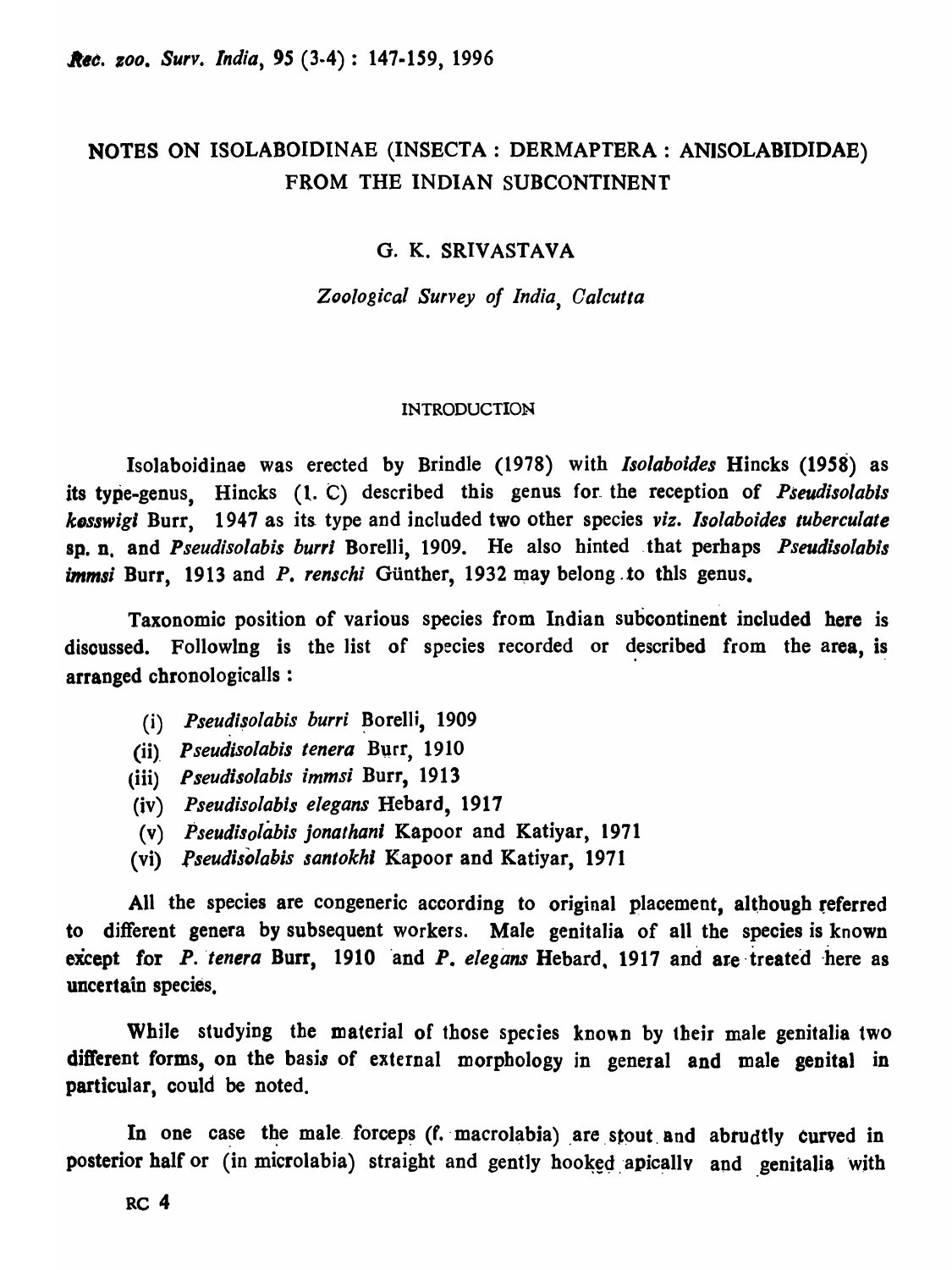parameres somewhat broader, anterior margin ablique forming an obtuse angle with external margin and virga spirally coiled but coils short and narrow.

The *P. burri* Borelli, 1909 confirms the above diagnosis. It is further corroborated by the figure of genitalia of the type of this species given by Sakai (1987, p. 2319) and labelled as "BMNH; Drawer 10 Type SS 65-1050".

In the other form, the forceps (f. macrolabia) are comparatively thin or less stout, regularly incurved or (in microlabia) straight in basal two thirds, afterwards strongly or- gently incurved with apices acuminate and booked. Moreover, the parameres are broader at base, gradually narrowing towards apex, tip acute and the coils of virga are large and loosly arranged. Under this group P. *immsi* Burr, 1913 should be included with *Pseudlsolabis jonathani* Kapoor and Katiyar and *pseudisolabis santokhi* Kapoor and Katiyar as its synonym.

As a result of present study based on a large series of specimens, it is now known that P. *immsi* possesses both microlabic (straight for the most part and hooked apically), and macrolabic (strongly incurved) form of forceps. In view of this it not possible to place accurately P. *tenera* and P. *eJegans* since both are known by microlabic form of forceps only and they may belong to either of two groups of species when their genitalia are described. Should *P. tenera* proves to be conspecific with *P. Immsi,* the latter will have the priority.

*Isolaboides rimosus* Steinmann, is quite distinct from other species by its shape of male penultimate sternite and genitalia, the latter appears to represent, immature stage, It is treated here as valid but examination of genitalia and penultimate sternite is desirable.

Steinmann (1990) erected *Paralaboides* with *Pseudisolabis jonathani* Kapoor and Katiyar, 1971 as the type and *Pseudisolabis santokhl* Kapoor and Katiyar, 1971, both from India. These species are treated as synonym of *Pseudisolabis immsi* Burr, 1913 as indicated above. Accordingly *Paralaboides* should be placed as synonym of *Isolaboides*.

The male genitalia of various species included here have right distal lobe (Penis lobe) atrophied with rudimentary virga as stated by different workers but it is difficult to discern in the series of genitalic preparations examined by me. Left distal lobe is enormously developed or when fully flexed forward, covers, in part, the proparameres and parameres, giving false impression of a preputial sac, especially in mounted condition.

Perhaps this has led Steinmann to beleive that proparamere is unpaired and describe a new genus *Paralaboides.*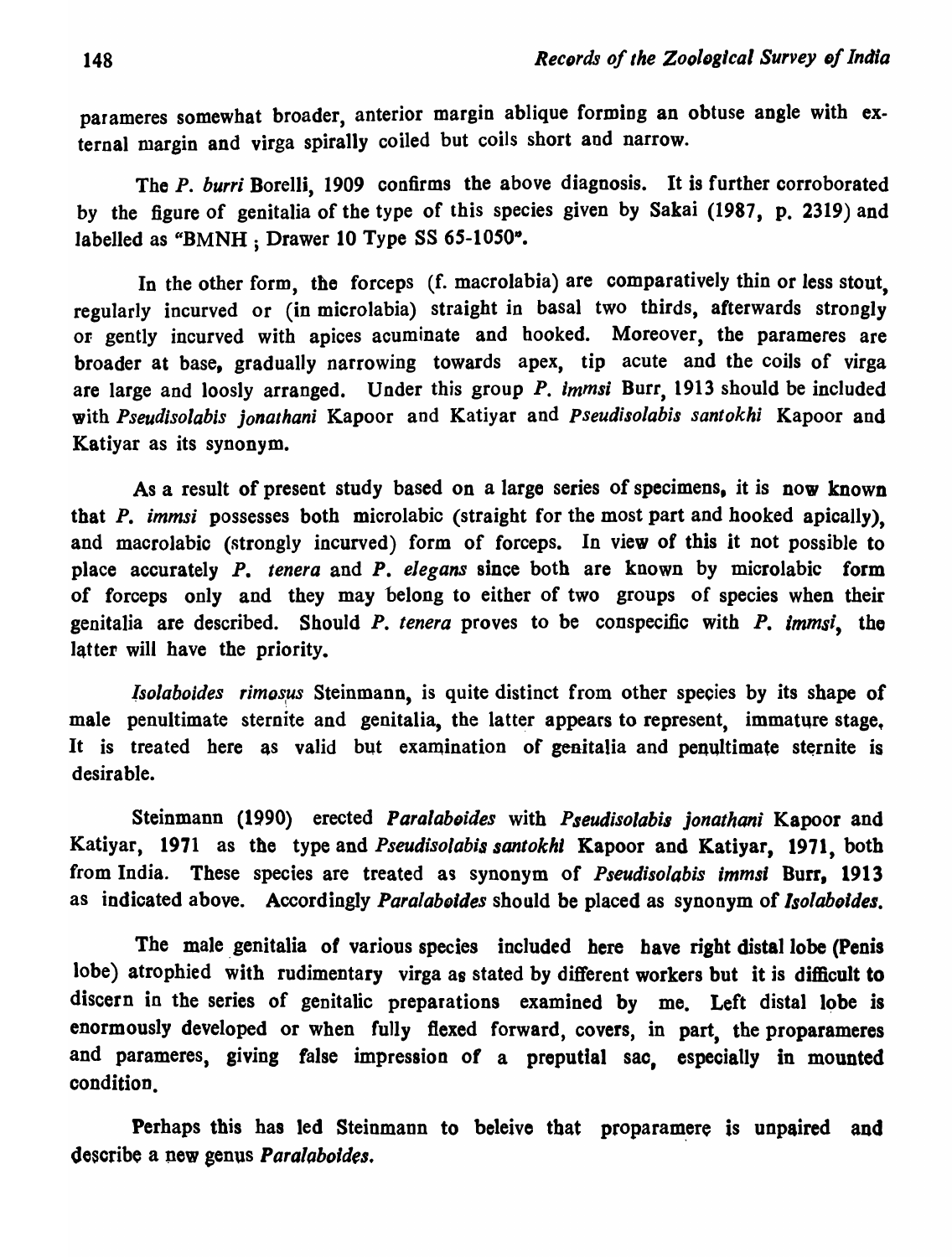A careful examination of male genitalia, before mounting, reveals that proparamere is paired and left distal lobe is greatly enlarged with virga spirlally coiled. In the light of this it would be justified to palece Isolaboidinae under Anisolabididae rather than under Labiidae as has been done by Steinmann (l.c.).

# ANISOLABIDIDAE ISOLABOIDINAE

#### Isolaboides Hlncks

- *1958. lsolaboides* Hioks, EOS, Madrid, 34 : 131 (Type-specios: *Pseudlsolabls kosswlgi* Hincks, 1947).
- *1990. Paralaboides* Steinmann. *Das Tierreich,* 106 (Part) : 10 (Type-species: *Pseudlsolabis jonalhani*  Kapoor and Katiyar, 1971), Syn, n,

*Diagnostic characters;* Eyes small, shorter than post ocular length. Antennae 18-22 jointed, 1st shorter than the distance between antennal bases. Apterous. Mesoand metanotum ecarinate laterally. Legs with femora thick, hind tarsi with 1st segment almost equal to combined length of 2nd & 3rd; 2nd distinctly longer than broad, narrow and slightly shorter than 3rd. Pygidium vertical. Genitalia with proparameres paired but genital lobe of right side atrophied and of left side well developed with virga spirally coiled.

*Type species: Pseudisolabis kosswigi* Hincks, 1947.

*Distribution*: From Asia Minor to India.

Key to the species (based on males)

- 1 (4). Penultimate sternite with hind margin entire; virga large and spirally coiled
- 2 (3). Forceps (in forma macrolabia) stout and abruptly curved in apical half; Parameres broad, anterior margin oblique, forming an obtuse angle with external margin, coils of virga short and narrow··· *I. burri* (Borelli)
- <sup>j</sup>.(2). Forceps (in forma macrolabia) comparatively thinner, regularly incurved ; Parameres narrower, broadest at base, gradually narrowing towards apex, coils of virga large and loosly arranged  $\cdots I$ , immsi (Burr)
- 4 (I). Penultimate sternite posterolaterally with a concavity, virga short and coiled .. ·1. *rimosus* Steinmann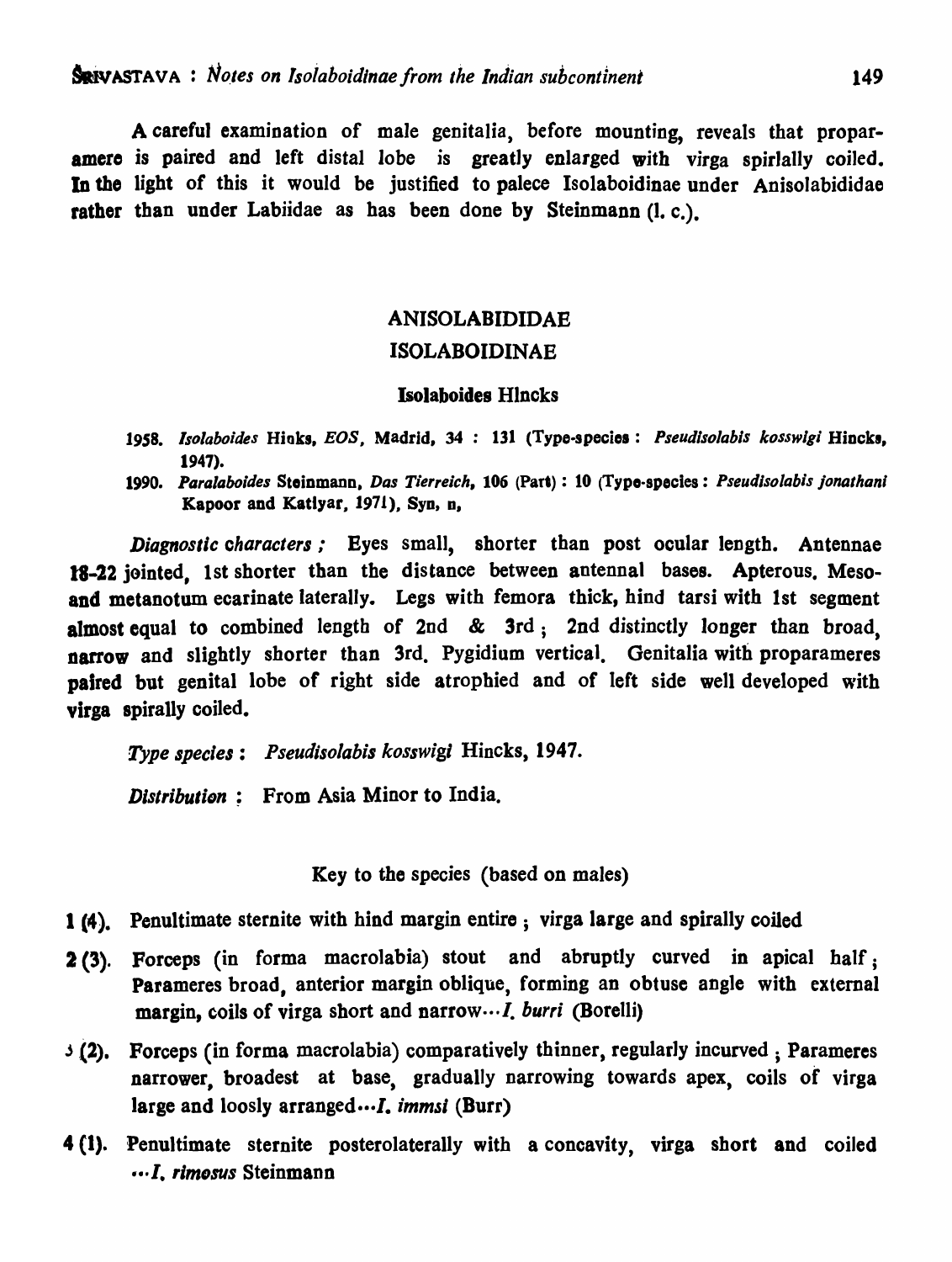### Isolaboides burri. (Borelli)

## Figs. 1·6

- *1909. Pseudisolabis burr;* Borolli, *Boll, Muse;. zool. Anal. comp. R. Univ. Torino.* 24, No. 603 : 1 (4 male, 3 female; NB Kashmir -along tho road from Gilgit to Srinagar,2500 m).
- 1910. *Pseudisolabis burri;* Burr, *Fauna 0/ British India, Dermaplera: 103.*
- 1911. *Pseudisolabis burri* : Burr, *Genera Ins .•* 122: 39, 3, fig. 14 (Head and sternum).
- 1935. Pseudisolabis burri; Bey-Blenko, Wiss. Ergebn. Niederl. Exped. Karakorum, zool. ; 209 (2 Male, 2 Female; Kashmir, Sonamarg on the river Sind : 5 Male, 2 Female; valley of the river Sind, 2000-2800 m).
- 1958. *lsolaboides burri* ; Hinks, *EOS, Madrid,34* : 132.
- 1978. *Isolaboides burri;* Brindle, *Senckenberglana bioi..* 58:

*Description:* Male: General colour brownish black or black; head and pronotum shining; meso- and metanotum and abdomen dull with short and fine pubescence; legs with femora and tibia black and joints yellow and tarsi slightly lighter in colour.

Head smooth, slightly longer than broad, frons convex, sutures obsolete. Eyes, shorter than post-ocular length. Antennae 13-segmented or more, 1st stout, shorter than the distance between antennal bases;  $\frac{3}{4}$ 2nd short; 3rd long and cylindrical; 4th, short, globular; 5th subconical, slightly longer than preceding; 6th stout but equal to  $3rd,$ remaining subconical and qradually increasing in length. Pronotum smooth, transverse, all margins straight, gently widened posteriorly, prozona and metazona little differentiated, median sulcus faint.

Meso and metanotum strongly transverse, former with hind margin straight and in latter emarginate. Apterous. Legs short, femora thickened, tarsi with 1st segment about as long as the combined length of 2nd and 3rd; 2nd narrow but longer than broad.

Abdomen weakly convex, gently dilated in posterior two thirds, sides of segments S to 9 obtuse angulate posteriorly. Penultimate sternite transverse, hind margin in middle convex, manubrium about as long as the sternite and of uniform width throughout. Pygidium vertical, not visible form above, triangular, base almost filling the space between the branches of forceps. Ultimate tergite weakly transverse, gently narrowed posteriorly, hind margin laterally, above the bases of forceps oblique and in middle straight, sloping backwards, faintly depressed in middle posteriorly. Forceps stout. remote at base, branches straight and diverging up to a little beyond middle afterwards abruptly and strongly bowed (f. macrolabia) or almost straight and gently incurved a little before apex (f. microlabia) with apices gently hooked, branches trigonal in basal. one third. Genitalia with parameres longer than broad, narrowed apically, externally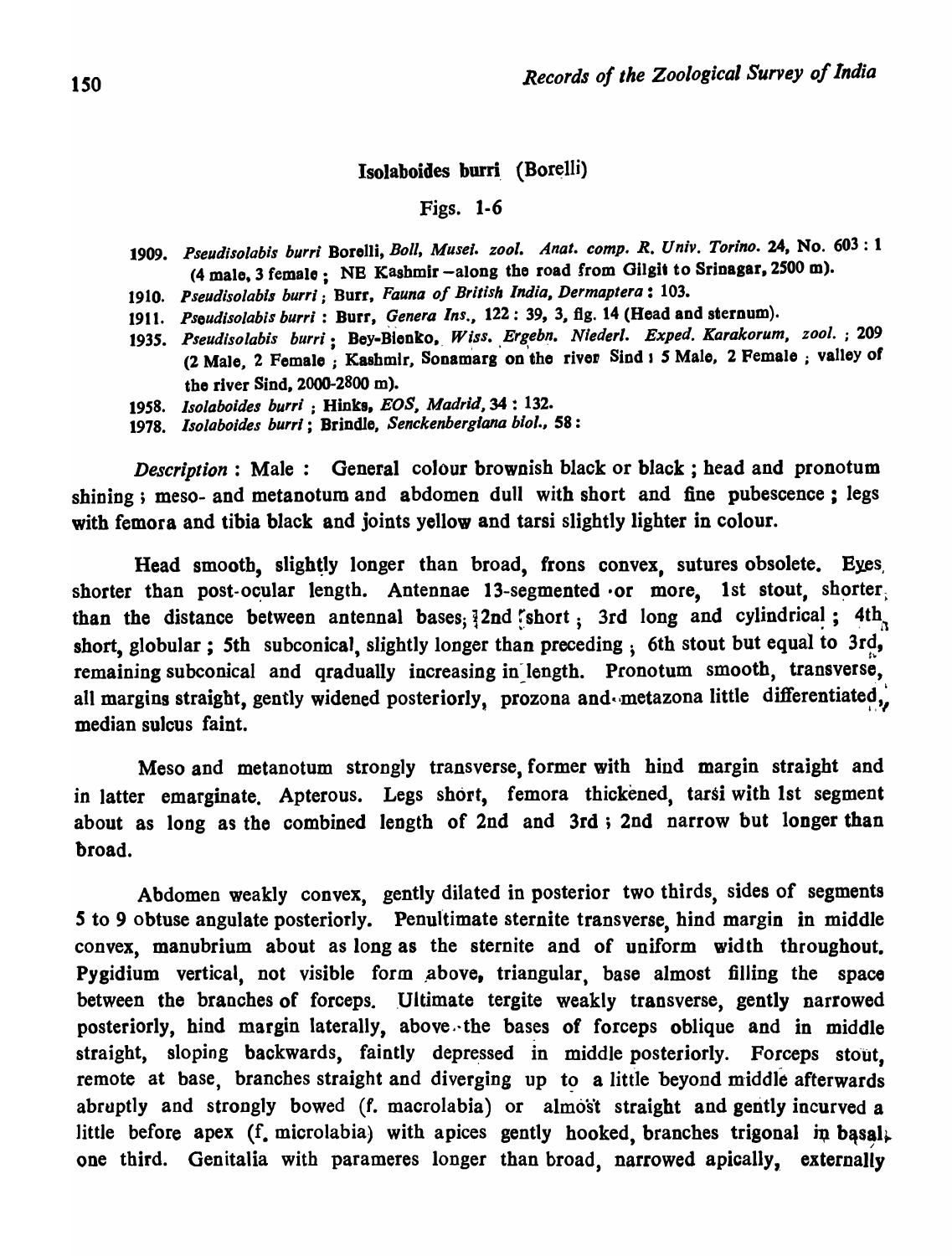

Figs. 1-6 : Isolaboides burri (Borelli), Male, 1. Head, pronotum, and a few basal antennal segments of right side; 2. Penultimate sternite with manubrium; 3. Ultimate tergite and forceps (f. macrolabia); 4. Ultimate tergite and forceps (f. microlabia); 5. Genitalia, Female, 6. Ultimate tergite and forceps.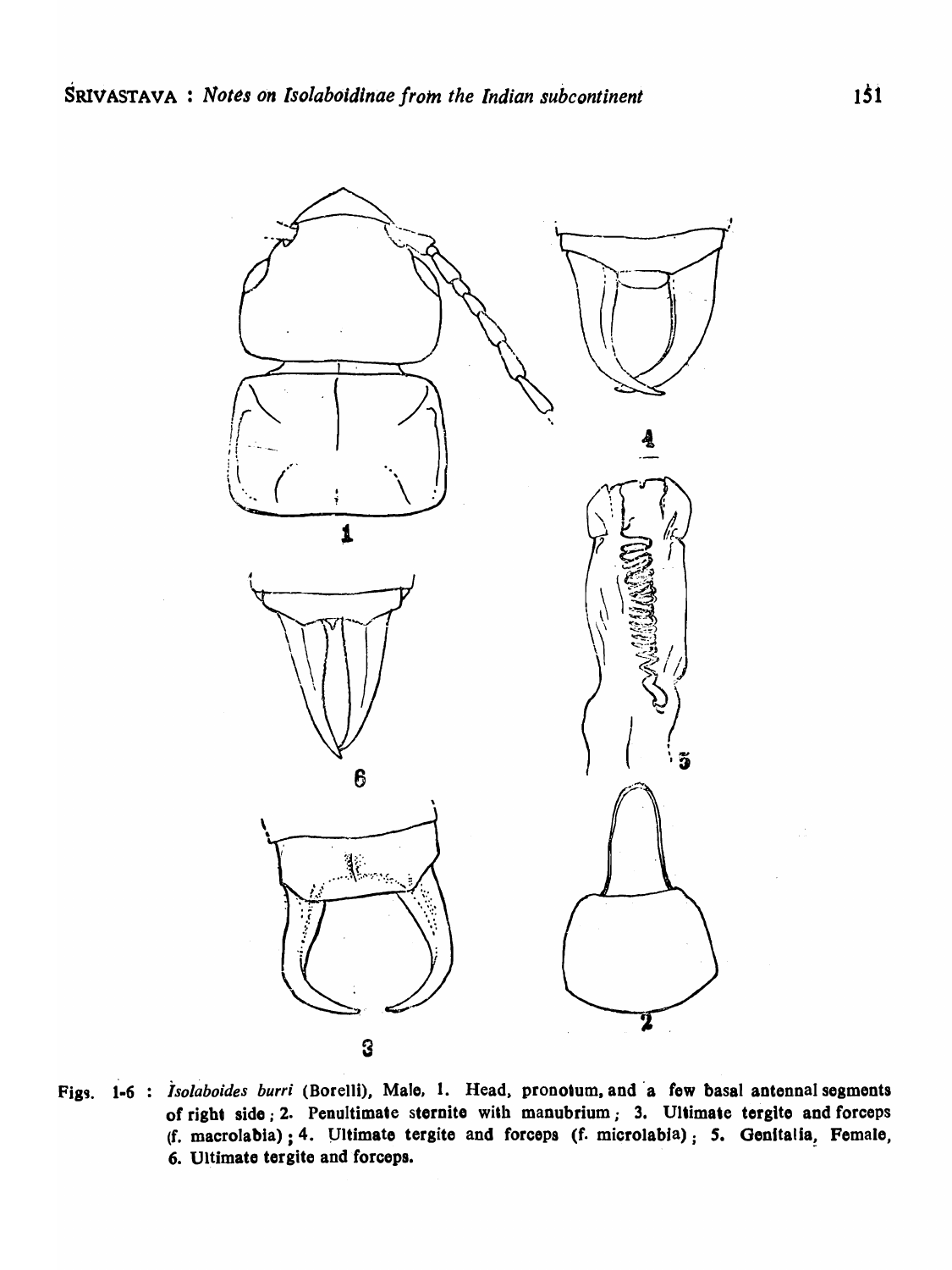above forming an angle a little before apex, virga of left side spirally coiled but coils narrow and compact.

Female: Agrees with males in most characters except that ultimate tergite narrowed posteriorly and forceps simple and straight.

*Measuremeents*: (in mm)

|                     | Male        | Female      |
|---------------------|-------------|-------------|
| Length of body :    | $8.0 - 9.1$ | $8.0 - 9.1$ |
| Length of forceps : | $1.9 - 2.0$ | $2.0 - 2.1$ |

*Distribution:* In the mountains of India (Kashmir) and Pakistan.

*Remarks:* This species can by easily determined by its strongly transverse pronotum : stout forceps, abruptly curved in apical two thirds or gently incurved a little before apex and genitalia with parameres near apex externally angular and virga of left side with narrow loops and arranged in a compact linear fashion.

#### Isolaboides immsi (Burr)

Figs. 7-14

- *1913. Pseudisolabis immsi* Burr, J. *Asiat. Soc. Beng. (N. S.),* 9: 184 (Northern India: Base <sup>01</sup> Himalayas at Kurdi In Jaunsar).
- 1914. Pseudisolabis burri (nec Borelli): Burr, *Rec. Indian Mus.*, 10(5): 290 (Female; Simla Hills. Matiana, 8000 ft.).
- *1966. Parls%bis immsi;* Popham and Brindle" *Entomologist,* 99: 133.
- *1971. Pseudisolabis jonathani* Kapoor and Katiyar. J. nat, *Hisl.,* 5 : 499, figs. 1 and 2 (Male; Simla Hills, Baghi, Himachal Pradesh-desposited in the Division of Entomology Indian Agricultural Research Institute, New Delhi)-Syn. n.
- 1971. Pseudisolabis santokhi Kapoor and Katiyar, J. nat. Hist,, 5: 500, figs. 3 and 4 (Male; Under stones, Manali, 1930 m, Himachal Pradesh-desposited in the Division of Entomology, Indian Agricultural Research Institute, New Delhi)-Syn. n.
- *1990.* Para/abold~s *jonathani;* Seinmann, *Dos Tierreich,* 106: 11
- *1990. Poralaboides santokhi* ; Steinmann, *Dos Tierreich,* 106: 12.
- *1993. Isolabo/des burr;* (nee Borelli); Srivastava and La I, *&c. zool. Surv. India,* 91 (1): 116, figs. 11 & 12 (Himachal Pradesh).

*Description:* Male: General colour brownish black, sides of pronotum, tarsi and antennae somewhat lighter in colour.

Head slightly longer than broad, smooth, frons weakly convex, sutures obsolete bind margin emarginate in middle. Eyes generally black, sometimes whitish, about half as long or slighly less than post-ocular area. Antennae IS-segmented, 1st stout, shorter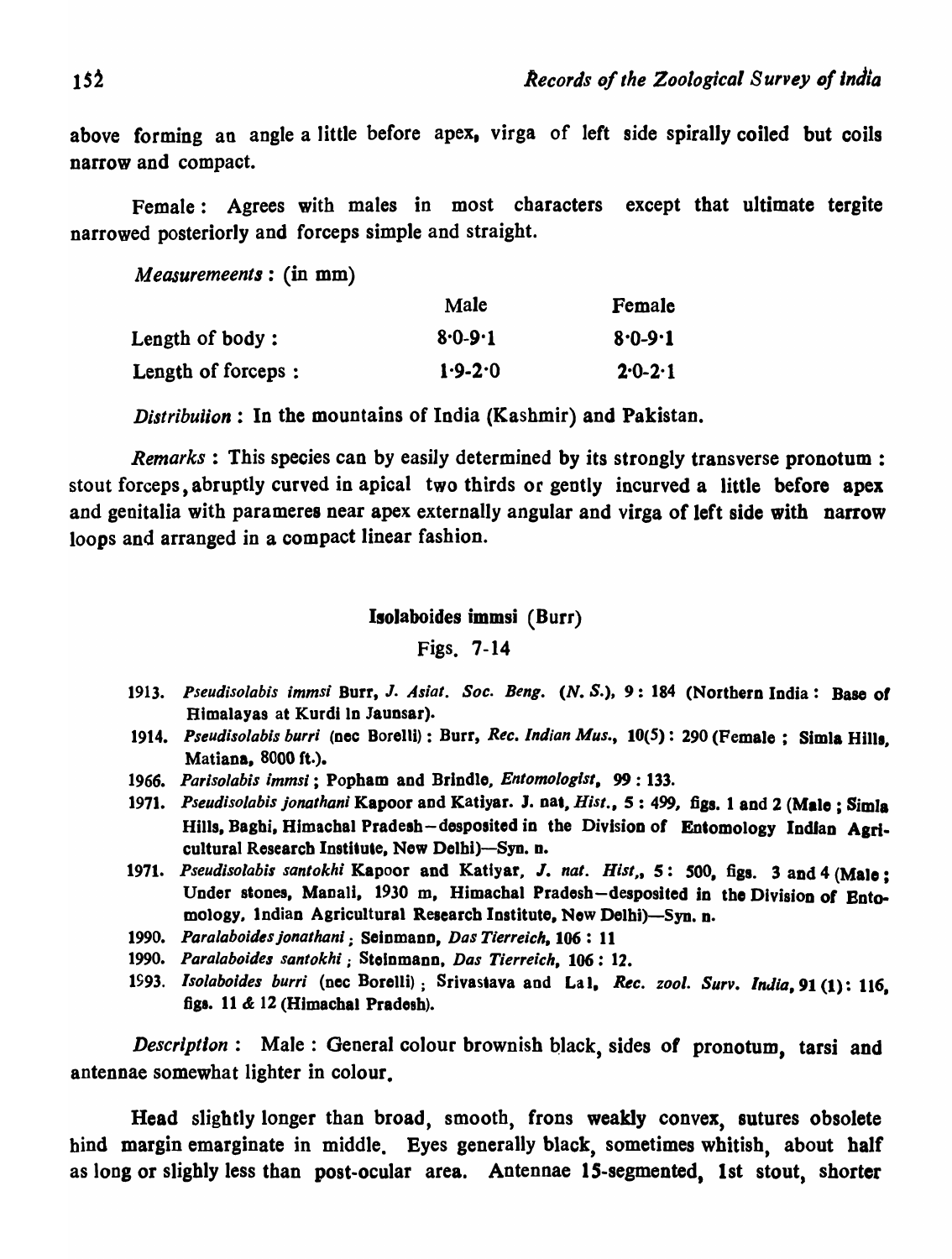

Figs. 7-13: Isolaboides immsi (Burr), Male, 7. Posterior margin of penultimate sternite; 8. Ultimate tergite and forceps (f. macrolabia); 9. Ultimate tergite and forceps (f. microlabia); 10. Ultimate tergite and forceps (f. macrolabia); 11 and 12. Genitalia, Female; 13. Ultimate tergite and forceps.

(Figs. 8 and 11 from the same specimen; figs. 9 and 12 from the same specimen and fig. 10 from the Holotype, Male of Pseudisolabis santokhi Kapoor and Katiyar).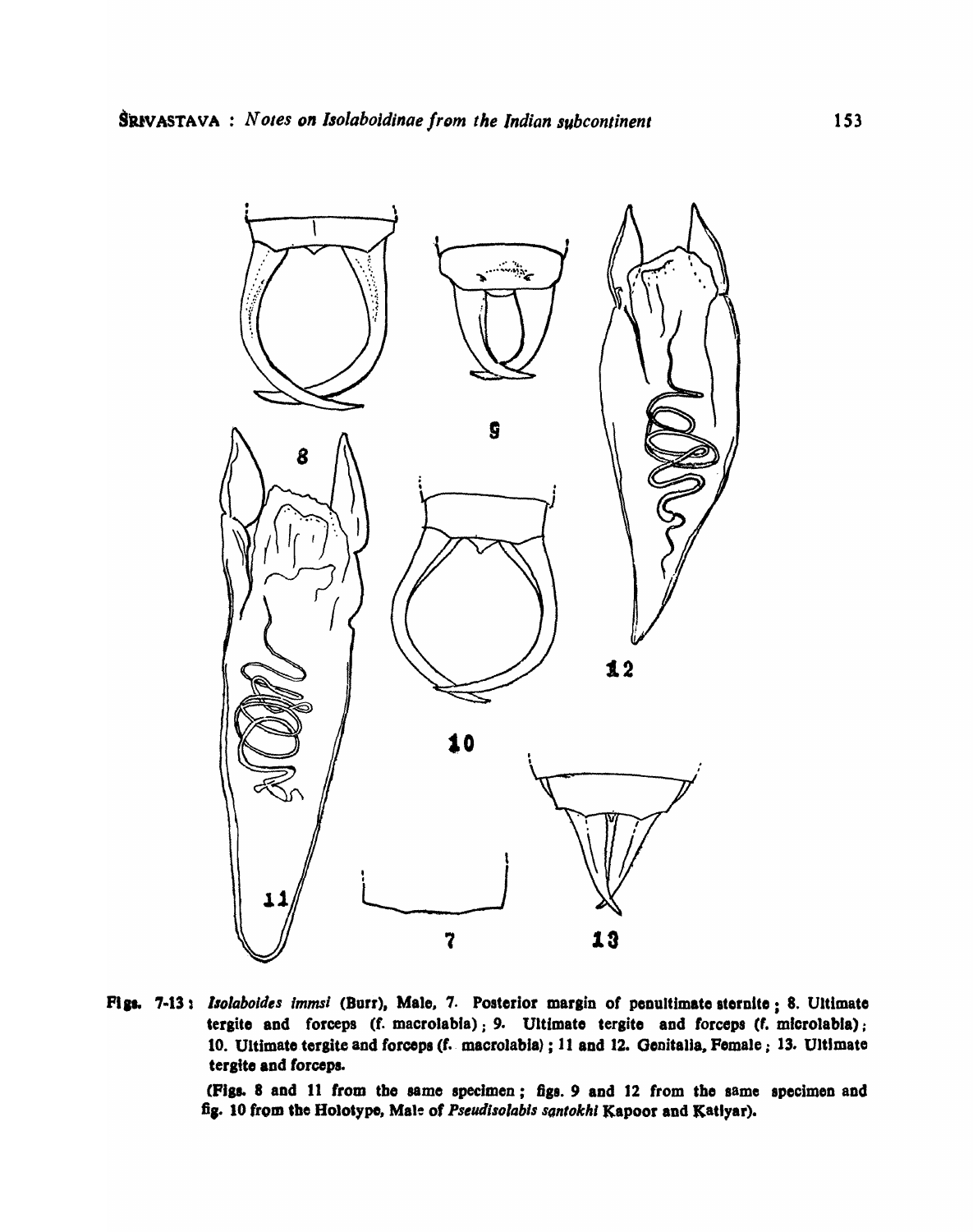than the distance between antennal bases; 2nd short; 3rd long and cylindrical, gently expanded apically, slightly longer than 4th, remaining slightly increasing in length, one or two apical segments thin and rod shaped. Pronotum slightly wider than long, apical and lateral margin straight, gently widen posteriorly, hind angles rounded and margin almost straight or showing a trace of emargination in middle, smooth, impunctate, prozona weakly raised and scarcely differentiated from depressed metazona, median sulcus faintly marked on prozona. Meso and metanotum transverse, obscurly reticulated, former with hind margin straight and latter broadly emarginate. Legs long and slender, hind trasi with 1st segment about as long as the combined length of 2nJ and 3rd, 2nd slightly longer than broad; 3rd about twice as long as 2nd; claw without an arolium. Abdomen spindle shaped, covered with very fine and short prbscence above, on sides a few long and short hairs present, sides of segments broadly convex. Penultimate sternite transverse, slightly depressed posteriorty, hind margin subtruncate. Ultimate tergite transverse, smooth, sloping backwards with a roughly triangular depression in middle posteriorly, sides straight, hind margin in middle between the branches of forceps straight, oblique above the base of forceps, gently narrowed posteriorly in microlabic form. Pygidium vertical, triangular. Forceps with branches remote at base in macrolabic form, strongly arcuate, internally differentiated into dorsal and ventral borders up to middle, afterwards branches circular in cross section, apices pointed and hooked ; in forma microlabia comperatively less stout, straight in basel half; afterwards gently incurved. Genitalia with para meres broader at base, gradually narrowing apically to pointed apex, external and internal margin convex, distal lobe of left side enormously developed with spirally coiled virga, coils of vigra loose and broad, distal lobe of right side atrophied.

*Female*: Agrees with males in most characters except penultimate sternite obtuse posteriorly; ultimate.tergite narrowed posteriorly; pygidium vertical, narrow, posteriorly pointed and straight.

 $Measurements:$  (in mm)

|                    | Male         | Female      |
|--------------------|--------------|-------------|
| Length of body:    | $6.4 - 12.0$ | $8.6 - 8.8$ |
| Length of forceps: | $1.2 - 3.0$  | $1.1 - 1.3$ |

*Distribution:* Himachal Pradesh (Lahaul ard Spiti, Chamba, Kinnaur and Kangra districts).

*Remarks*: This species can be separated in macrolabic form by its strongly curved and thin forceps and genitalia with parameres narrowed apically, tip pointed and external and internal margin convex and spirally coiled virga with broad and loose coils,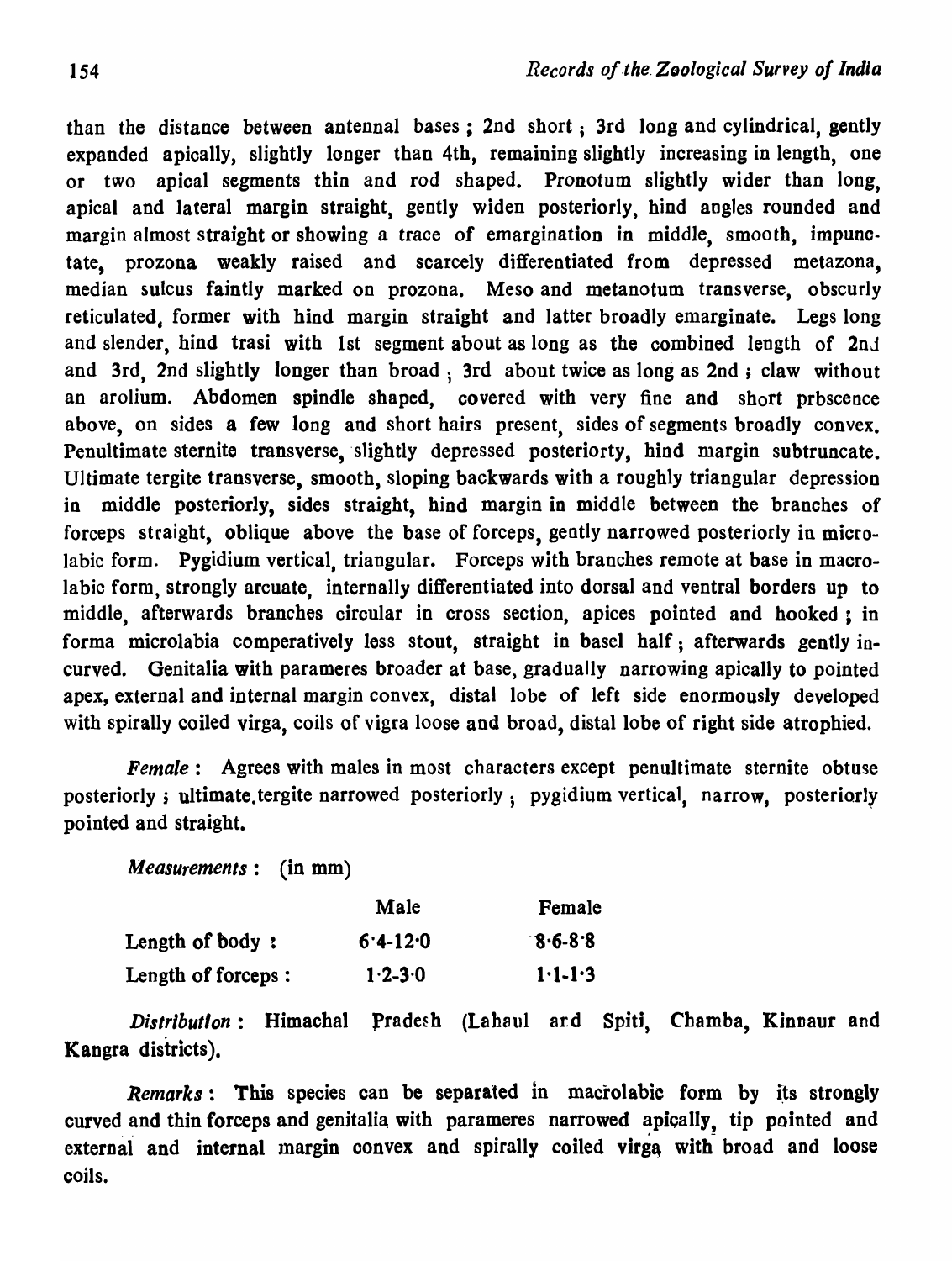### Isolaboides rimosus Steinmann

### Figs.  $16-18$

*1983. Isolaboides rimosus* Steinmann, *Revue Suisse Zoo/.,* 90 (3) I 251, figs, 748 (Malo; India; Garbawal, Dbanolti).

*Description*: Male: General colour dark reddish brown, legs lighter in colour. Head smooth, frons convex, sutures distinct. Eyes small, shorter than post-ocular length. Antennae 17-segmented, 1st stout, shorter than the distance between antennal bases: 2nd short, quadrate; 3rd long and cylindrical, longer than 4th and 5th. Pronotum weakly transverse, sides parallel, angles rounded, median sulcus distinct. Apterous. Abdomen spindle shaped, finely punctulated, tergites convex. Penultimate sternite postero-Iaterally with an excised concavity, median lobe broad. Ultimate tergite transverse, posterior margin in middle lightly concave, oblique laterally above the base of forceps. Pygidium vertical, trigonal. Forceps strongly in curved, trigonal in basal balf, afterwards cylindrical, very similar to 1. *hurri.* Genitalia with parameres broad at base, narrowed apically, distal lobes indistinct, virga short & coiled.

*Female:* Unknown.

*Aleasurements:* (in mm) Male Length including forceps: 13·00 *Distribution:* India: U.P. (Garhwal Hills).

*Remarks:* This species differs form all the known species of the genus by its characteristic penultimate sternite.

The male genitalia appears to represent the immature stage.

The coloured photograph of the penultimate sternite given by Sakai (1987, p. 2278) suggests that posterior concavities may not be natural but might be due to damage caused during pulling it off the specimen with forceps for examination of genitalia.

In view of this, it seems necessary to examine the 'Type' for deciding the identity of the species.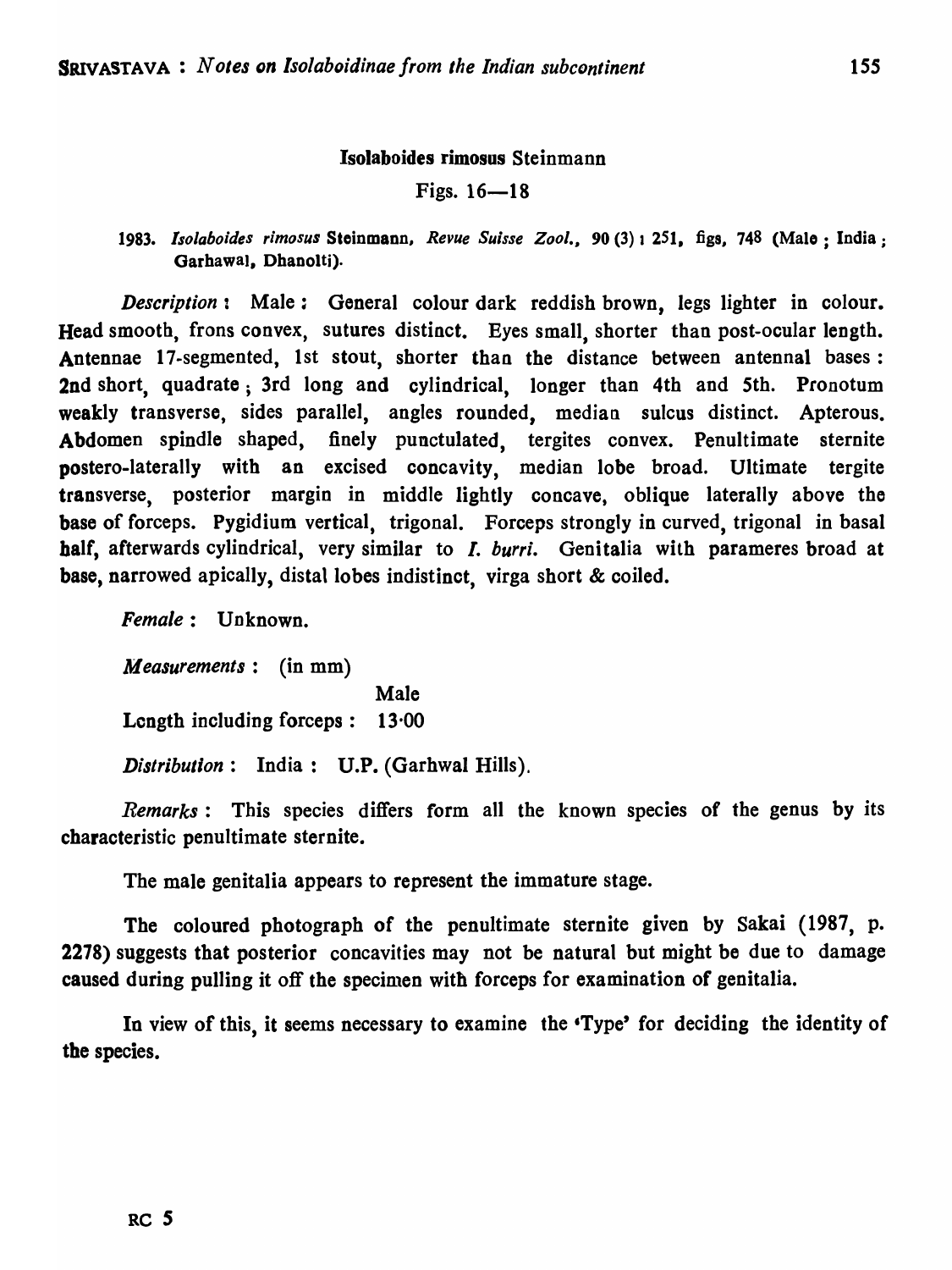

Figs. 14-20: *lsolaboides immsi* (Burr). Male. 14. Ultimate tergite and forceps; *IS.* Genitalia; *Isolaboides*  rimosus Steinmann, Holotype, Male, 16. Hind portion of penultimate sternite ; 17. Ultimate tergite and forceps : 18. Genitalie; *Isolaboides tenera* (Burr), Male, 19. Ultimate tergite and and forceps; *lsolaboides elegans* (Hebard), Male. 20. Ultimate tergite and forceps. (Figs. 14 & 15 drawn from the Ho}olype Male of *Pseudiso!abis jonathan;* Kapoor and Katiyar, figs. 16-18 after Steinmann, 1983; fig. 19 after Burr, 1910 and fig. 20 after Hebard, 1917).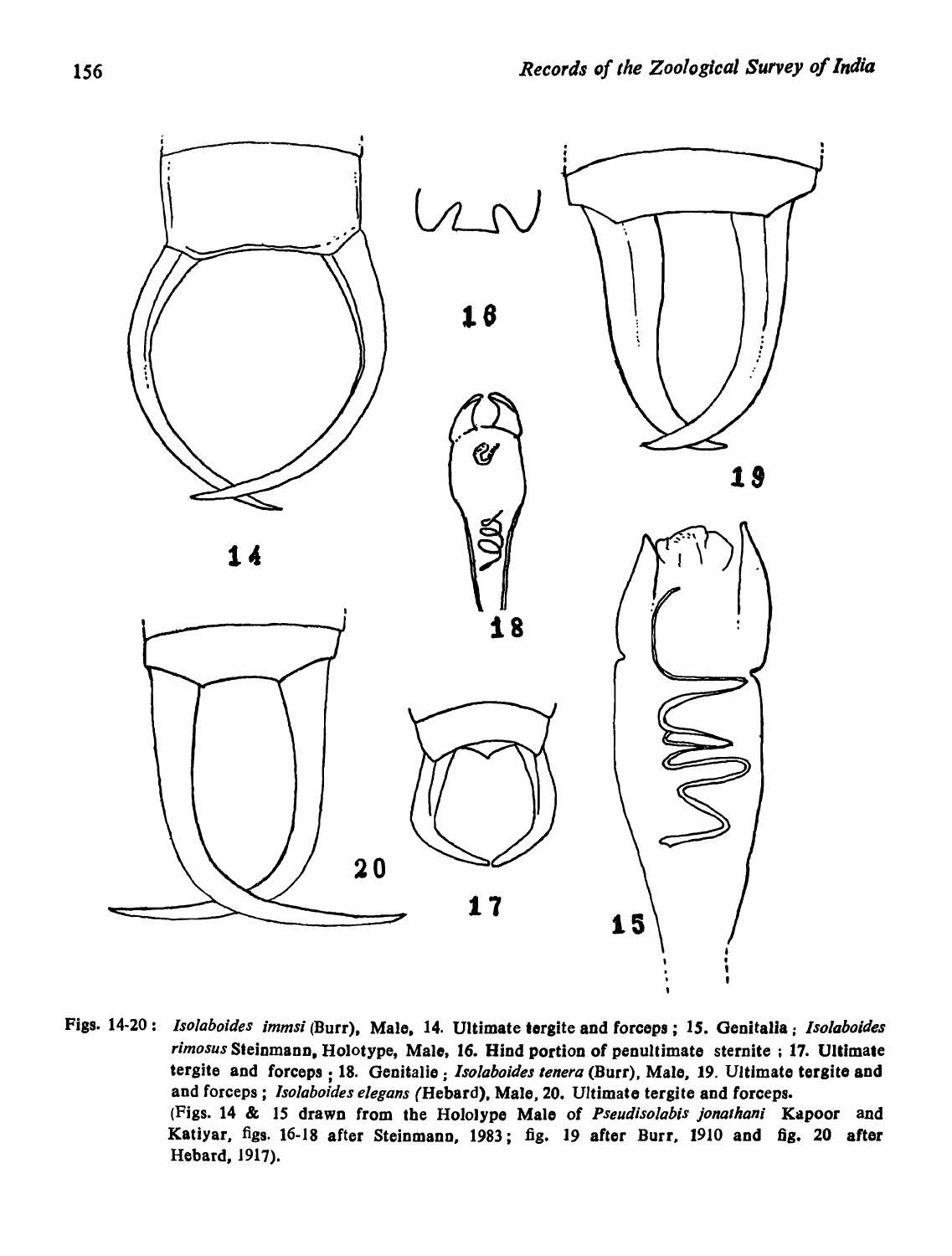#### DOUBTFUL SPECIES

#### Isolabo ides tenera (Burr)

### Fig. 19

- 1910. Pseudisolabis tenera Burr, *Fauna British India*, *Dermaptera*: 104, fig. 36 (Male: Punjab: Murree).
- *1911. Pseudisolabis tenera;* Burr, *Genera Ins.,* 122: 39.
- *1935. Pseudlsolabis burr;* (nec Borelli); Boy-Bionko, *Wiss. Ergebn. Nleder/. Exped. Karakorum,*  Zool. : 209 (2 Male, 2 Female: Kasmir: Sonamarg on river Sind: 5 Male, 2 Females: treated *Pseudi,solabis tenera* Burr as synonym).

*Brief description:* Male: General colour dull brown with sparse pubescence.

Head slightly longer than broad, sutures obsolete. Eyes shorter than the postocular area. Antennae 17-segmented, 1st stout shorter than the distance between antennal bases; 3rd long and cylindrical; 4th short, remaining increasing in length distally. Pronotum rectangular, gently widened posteriorly, sides and hind margin straight. Legs long and slender, hind tarsi with first segment equal to 2nd and 3rd together. Abdomen moderately convex, finely punctulated, contracted posteriorly. Penultimate sternite transverse, hind margin broadly rounded. Pygidium vertical, narrowed posteriorly. Ultimate tergite strongly transverse. Forceps remote at base, almost straight in most part except apices gently incurved.

*Female:* Not known\_

| <i>Measurements</i> : (in mm) | Male |
|-------------------------------|------|
| Length of body:               | 11:5 |
| Length of forceps :           | 1:5  |
|                               |      |

*Distribntion* g Pakistan: Punjab, Murree.

*Remarks:* This species is so far known by its 'Holotype Male' but genitalia has not been described.

In the original description "...second tarsal segment nearly as long as the first" has been mentioned, which is incorrect. It should be 'first tarsal segment equal to 2nd and 3rd together'.

It is almost certain that this species should be included under *lsolabo/des* on the basis of external morphology.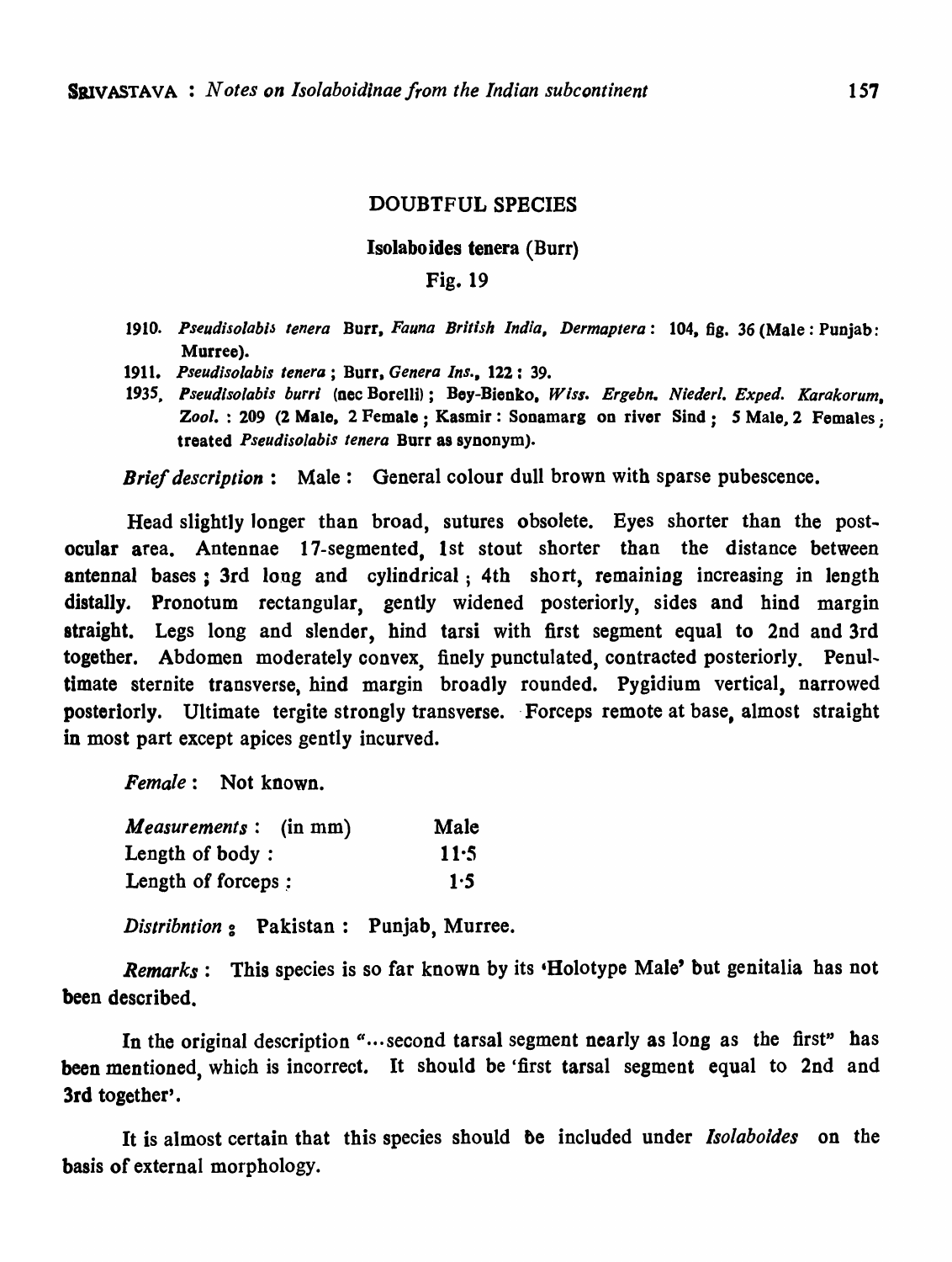## IsoJaboides elegans (Hebard)

## Fig. 20

- *1917. Pseudisolabis elegans* Hebard. *Proc. Acad. nat. Sci. Philad.,* 69 : 236. pl. 16, figs, 2-3 (Male, Female; India: Kulu Kangra).
- *1923. Pseudisolabis eiegans;* Hebard, *Mem. Dep. Agrie. India ent. Ser.,* 7 : 212.
- *1966. Parisolabis eiegans;* Popham and Brindle, *Entomologist,* 99: 133.

*Brief description:* Male: General colour dull brown. Exceedingly finely pubescent.

Head with sutures marked by very feeble impressions. Byes shorter than postocular area. Antennae with 1st segment stout, shorter than the distance between antennal bases. Pronotum rectangular, widened posteriorly, sides and hind margin straight. Legs long and slender, hind tarsi with first segment almost equal to second and third together; second more than half as long as the third. Abdomen moderately convex, sides of abdominal segments broadly convex posteriorly. Penultimate sternite, transverse, hind margin rounded with slight emargination in middle. Ultimate tergite strongly transverse. Pygidium declivent; subtrigonal with apex rounded. Forceps with branches remote at base, regularly and strongly Incurved, tapering apically with tips strongly hooked, cylindrical but in middle inner surface flattened.

*Female:* Agrees with males in most characters except that penultimate sternite with hind margin comparatively not so broadly rounded and forceps simple and straight. trigonal above.

*Measurements:* (in mm)

|                    | Male         | Female      |
|--------------------|--------------|-------------|
| Length of body:    | $9.2 - 10.2$ | $8.3 - 9.0$ |
| Length of forceps: | $1.8 - 3.0$  | $1.8 - 2.8$ |

*Distribution:* India: Himachal Pradesh, Kulu Kangra.

*Remarks:* On the basis of external morphology it appears to be conspecific with *Isolaboides immsi* (Burr). However, its true identity can be established when the male genitalia is described.

#### ACKNOWLEDGEMENTS

I am thankful to the Director, Zoological Survey of India for providing necessary facilities during the course of this paper.